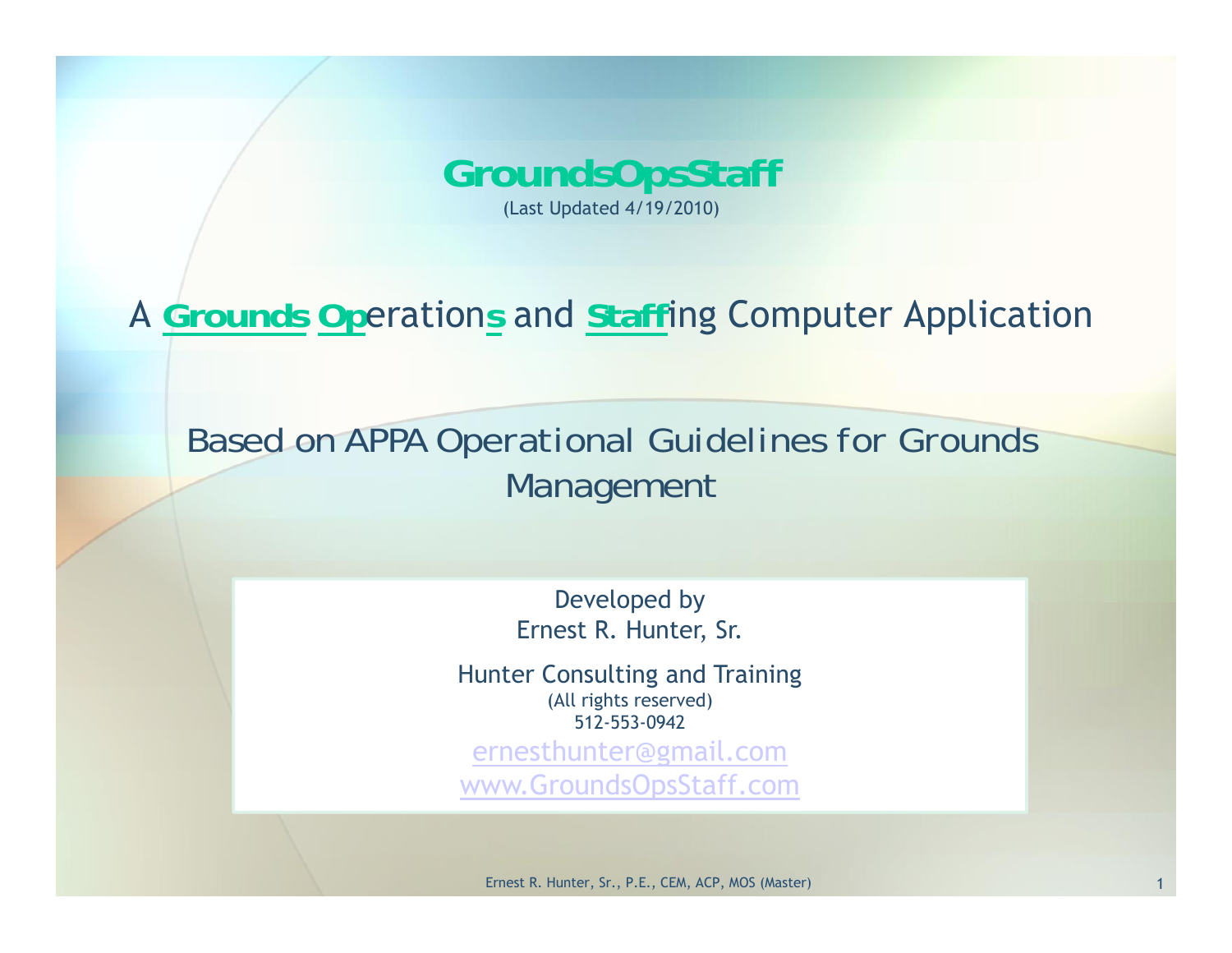Essential Questions About Your grounds Operation You Must Be Able to Answer – GroundsOpsStaff can help!

- •How many grounds workers and how much money do I need maintain my new grounds areas being added to my inventory?
- •How many acres, feet, or square feet of grounds areas am I responsible for maintaining?
- How many grounds workers and how much money do I need to maintain grounds areas I am responsible for?
- $\bullet$ What level of attention can I expect with my current staffing level and budget?
- What level of attention am I actually getting with my current grounds staff?
- Are my grounds workers equally work loaded?
- •Are the weekly schedules equally worked loaded?
- $\bullet$ What is my average unit per grounds worker?
- $\bullet$ Can I reduce the cost of my grounds maintenance operation?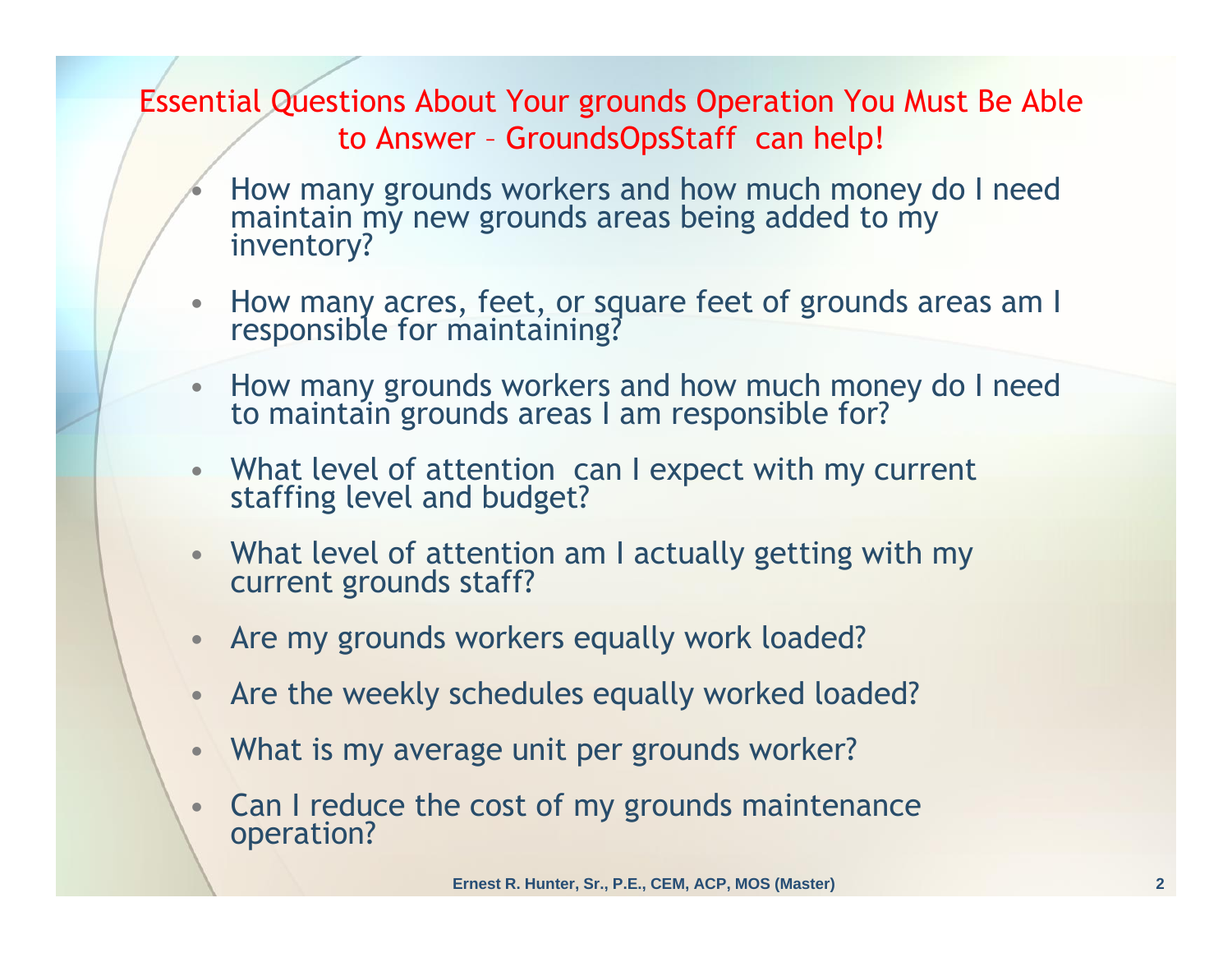### Why *GroundsOpsStaff*?

It takes the pencil out of the calculations in the guidelines…



Ernest R. Hunter, Sr., P.E., CEM, ACP, MOS (Master) 3

Feature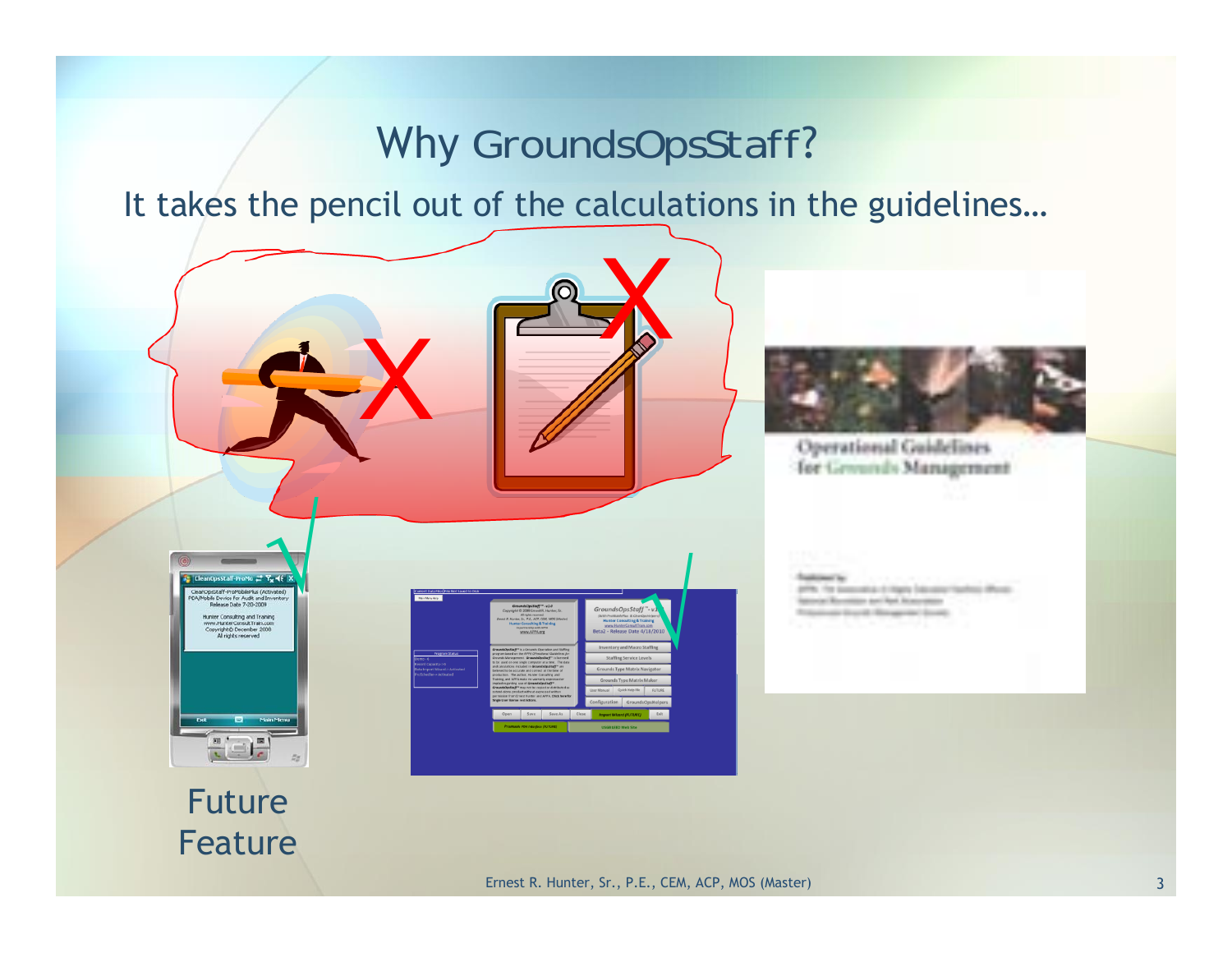# Why GroundsOpsStaff?

*GroundsOpsStaff* will do the grunt work and help you get the full value of the APPA concepts and guidelines in managing your grounds operation.

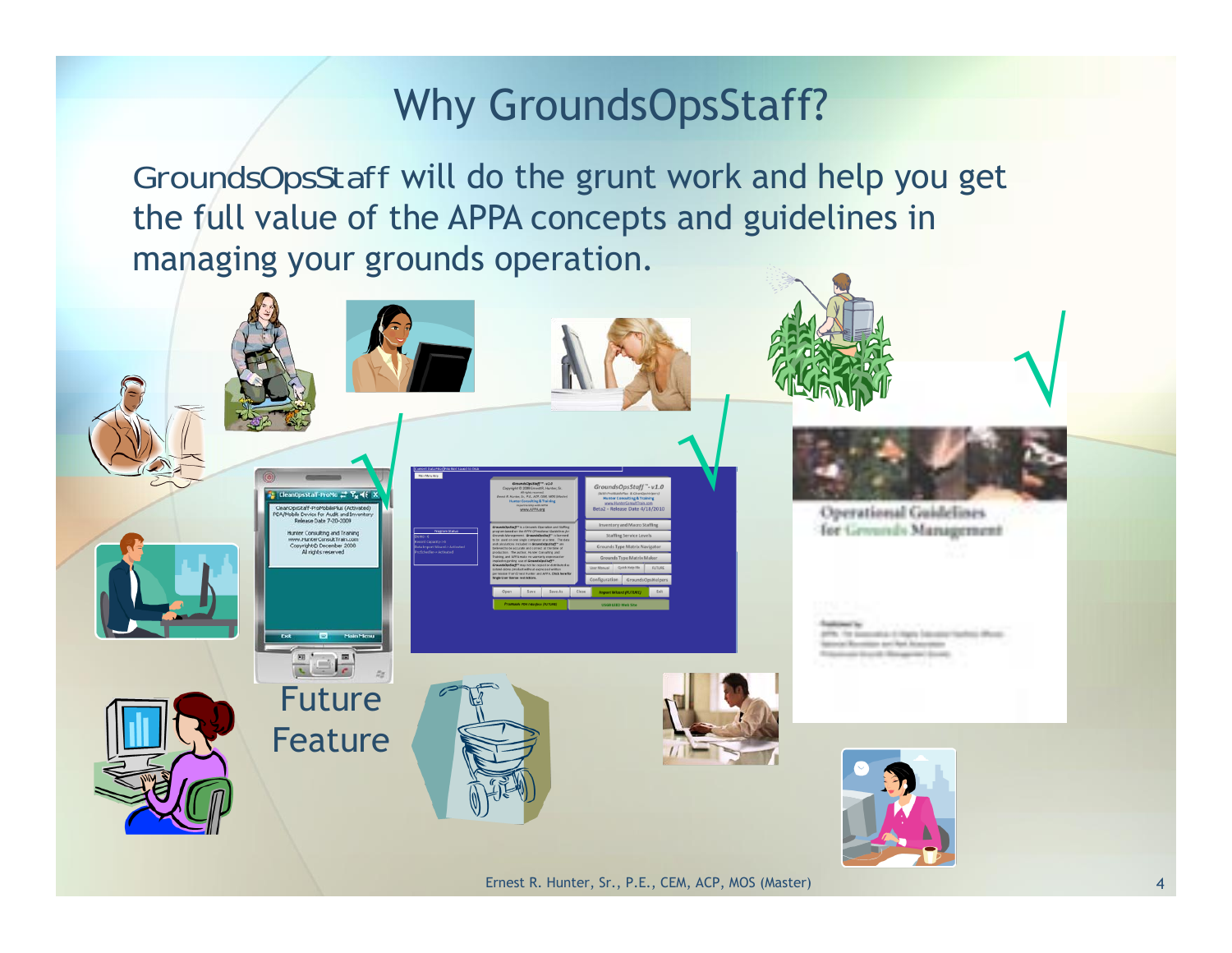# GroundsOpsStaff Strategy

- • Make grounds Staffing and Operation software affordable for institutions who otherwise would not purchase expense software.
- • Make the package scalable so customer only pay for features they need
- $\bullet$ Frequent updates and enhancements based on user feedback
- • Easily accessible through web downloadable Program Manager and Main Program and add-in wizards and upgrades
- •Partnership with APPA
- •Training on-line and on-site
- •Implementation Support and Data Import Support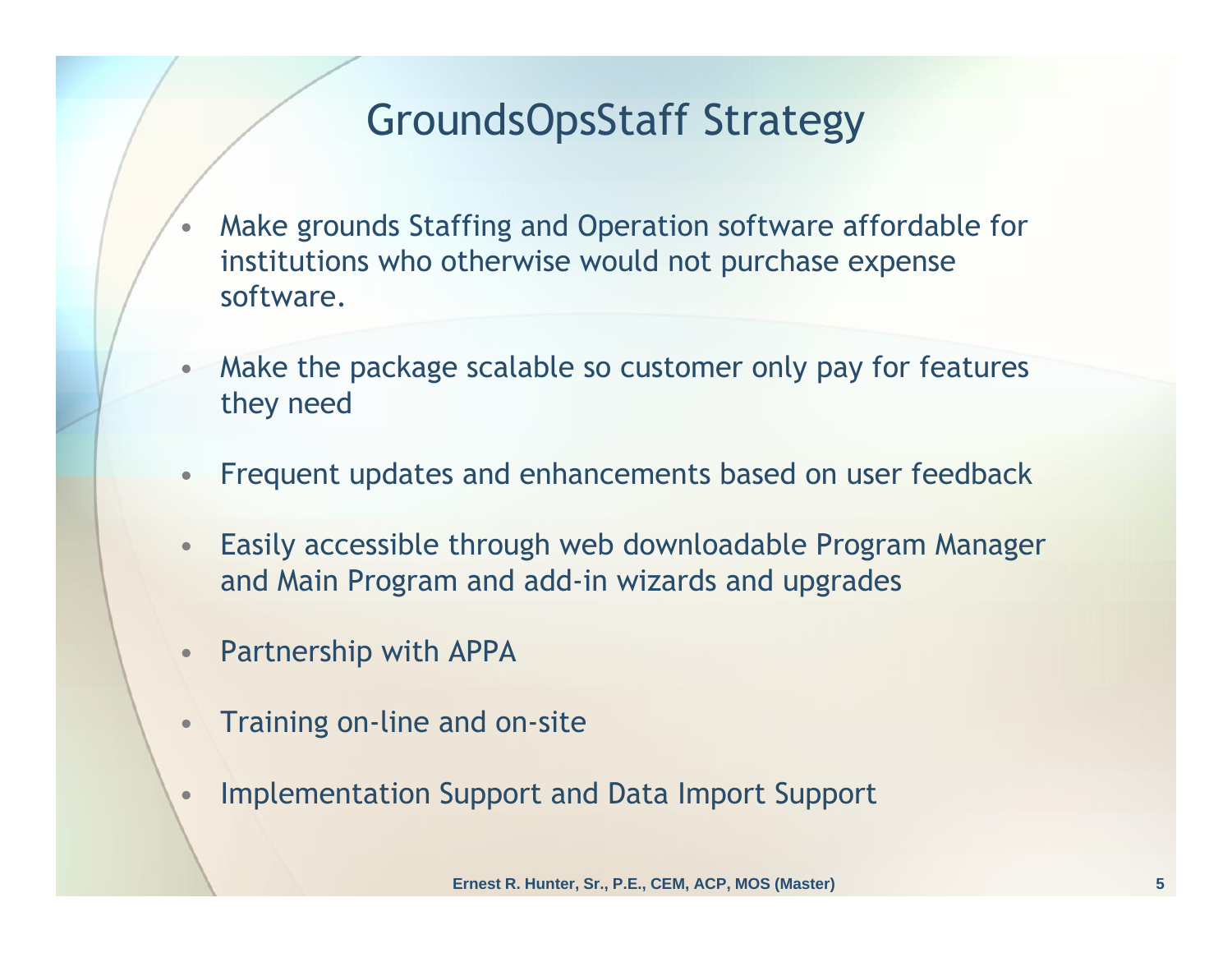### Purpose of GroundsOpsStaff

- • Computer application to help you use the *APPA Operational Guidelines for Grounds Management* to improve your grounds operations.
	- − Help you determine the required staffing level for the desired level of attention for new grounds areas coming on line and for existing grounds areas
	- − Help you justify the budget resources (FTEs and cost) you need for new grounds areas coming on line and for existing grounds areas
	- −Help you balance FTE assignment to individual areas or zones
	- − Help you reduce the cost of your operation through reports that show resources by area
	- − Help you develop weekly schedule through the Time to Perform report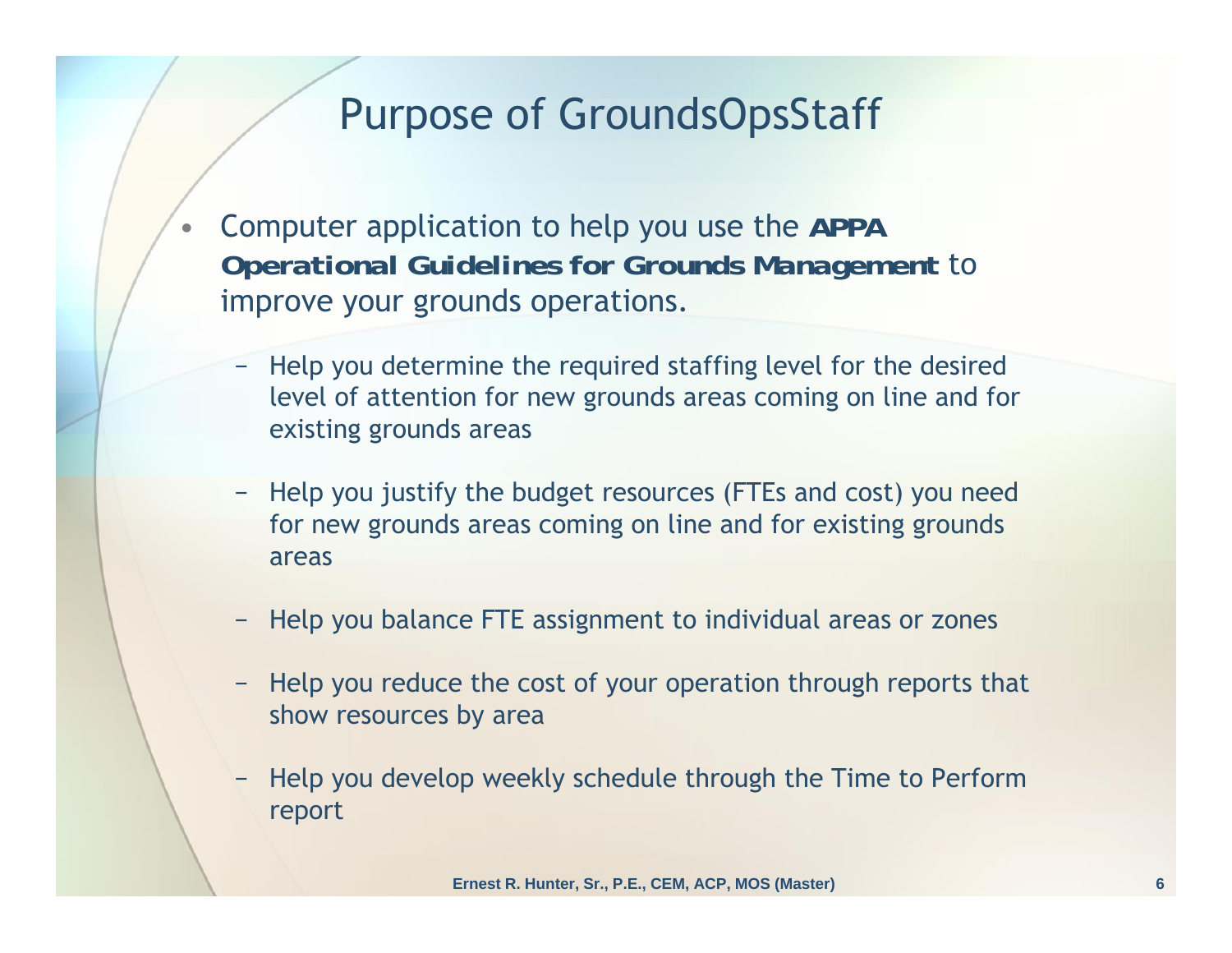### *GroundsOpsStaff* Concept

•Implements the APPA grounds Ground Rules (page 1)

- Levels of Attention
- − Standard Grounds Types
- Data in Square Feet, Acres, Feet or other appropriate unit of measurement
- • Implements the APPA Levels of Attention
	- − Level 1 [XXX]
	- −Level 2 – [XXX]
	- −Level 3 – [XXX]
	- − Level 4 [XXX]
	- − Level 5 [XXX]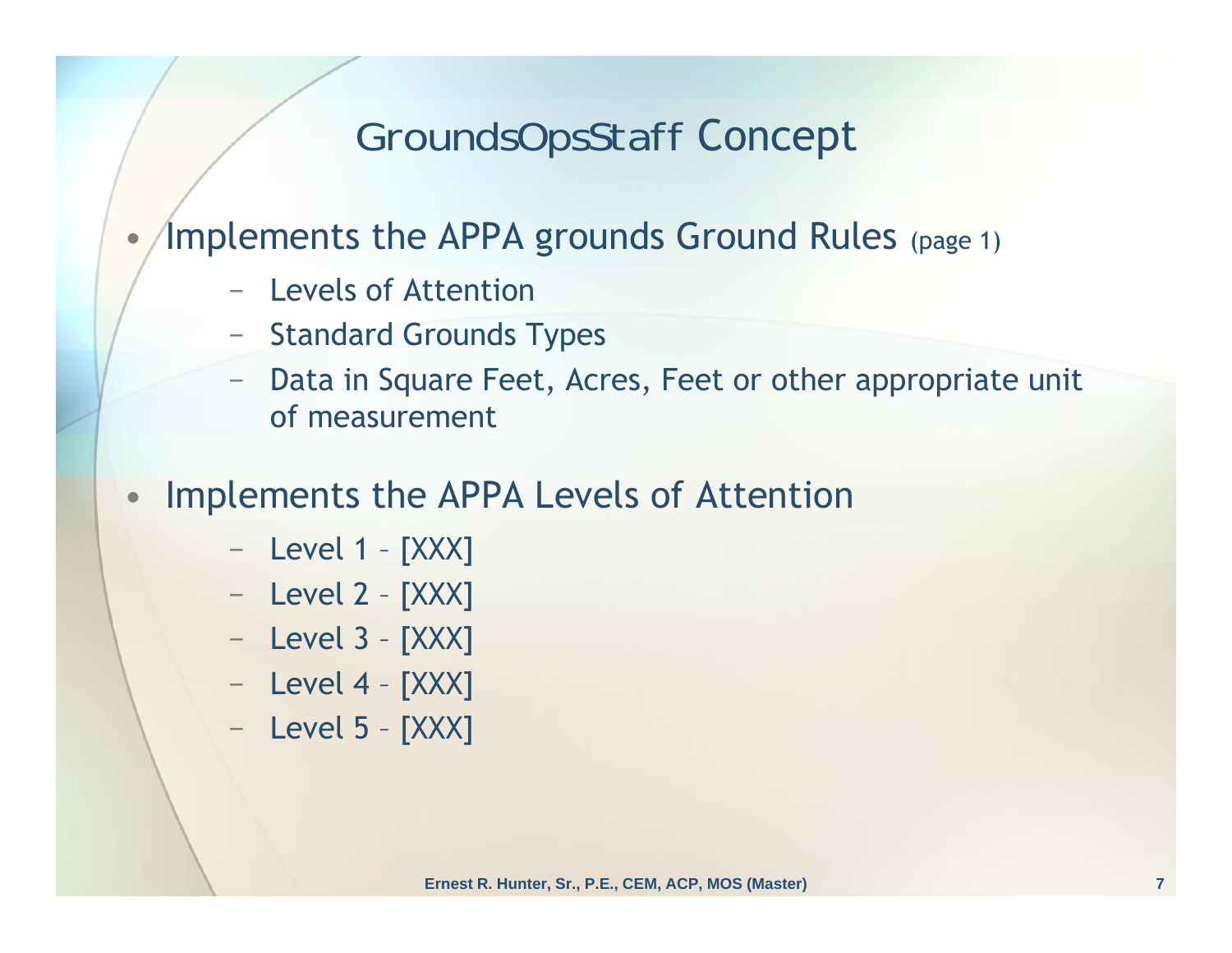### *GroundsOpsStaff* Concept (cont.)

#### •Implements other Guidelines methods

- −Standard Grounds Type Matrices
- Base Time To Perform
- Minutes To Perform
- −Weeks in Growing Season
- Worker Per Week
- FTEs To Perform
- −Unit of area per FTE
- Productive Minutes Per Day
- Time Weighted Average Level of Attention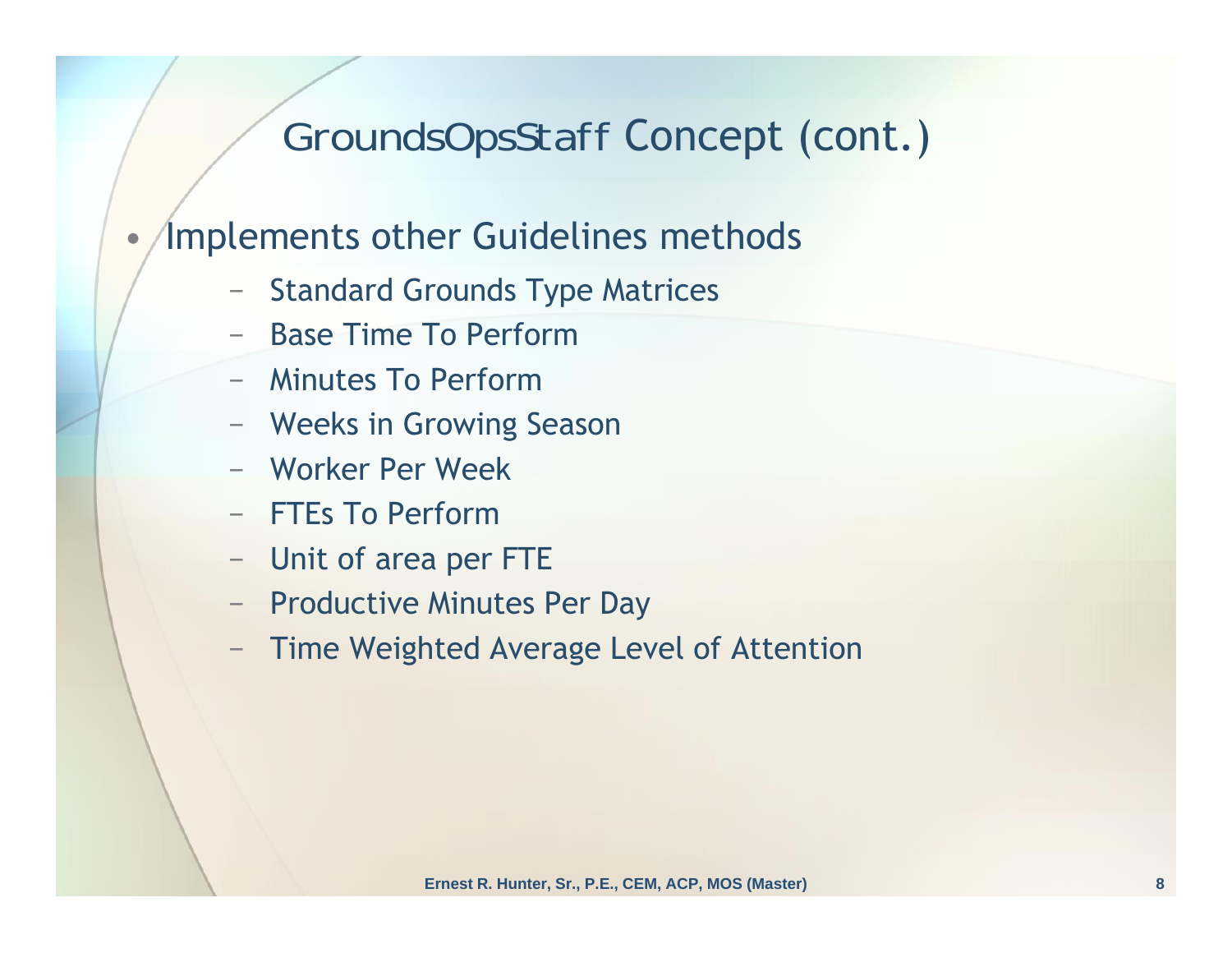### *GroundsOpsStaff* Capability

#### $\bullet$ *GroundsOpsStaff-Demo – As downloaded from web site*:

- − 6 records (Grounds Areas) capability
- All capabilities of GroundsOpsStaff-Full except Printing and Exporting
- No Output capability
- • *GroundsOpsStaff-Full –Requires Product Code from APPA*
	- 500 records (Grounds Areas) capability
	- −Fully implements the APPA Guidelines book
	- − Contain all capabilities except features listed below under *GroundsOpsStaff-Pro*
	- *Data Export capabilities*
- $\bullet$  *GroundsOpsStaff-Pro – after Upgrade***:**
	- Upgradable to 2,000 records (*250 records increments*) capability (available now)
	- Data Import and Convert data with *JustDoNext* Data Wizard \*\*
	- Smartphone/PDA/Pocket PC capable with *ProMobilePlus*\*\*
	- Automatic Scheduler with *GroundsOpsStaff-ProScheduler*\*\*

**\*\* Require Separate Upgrades from Hunter Consulting and Training (Future Features)**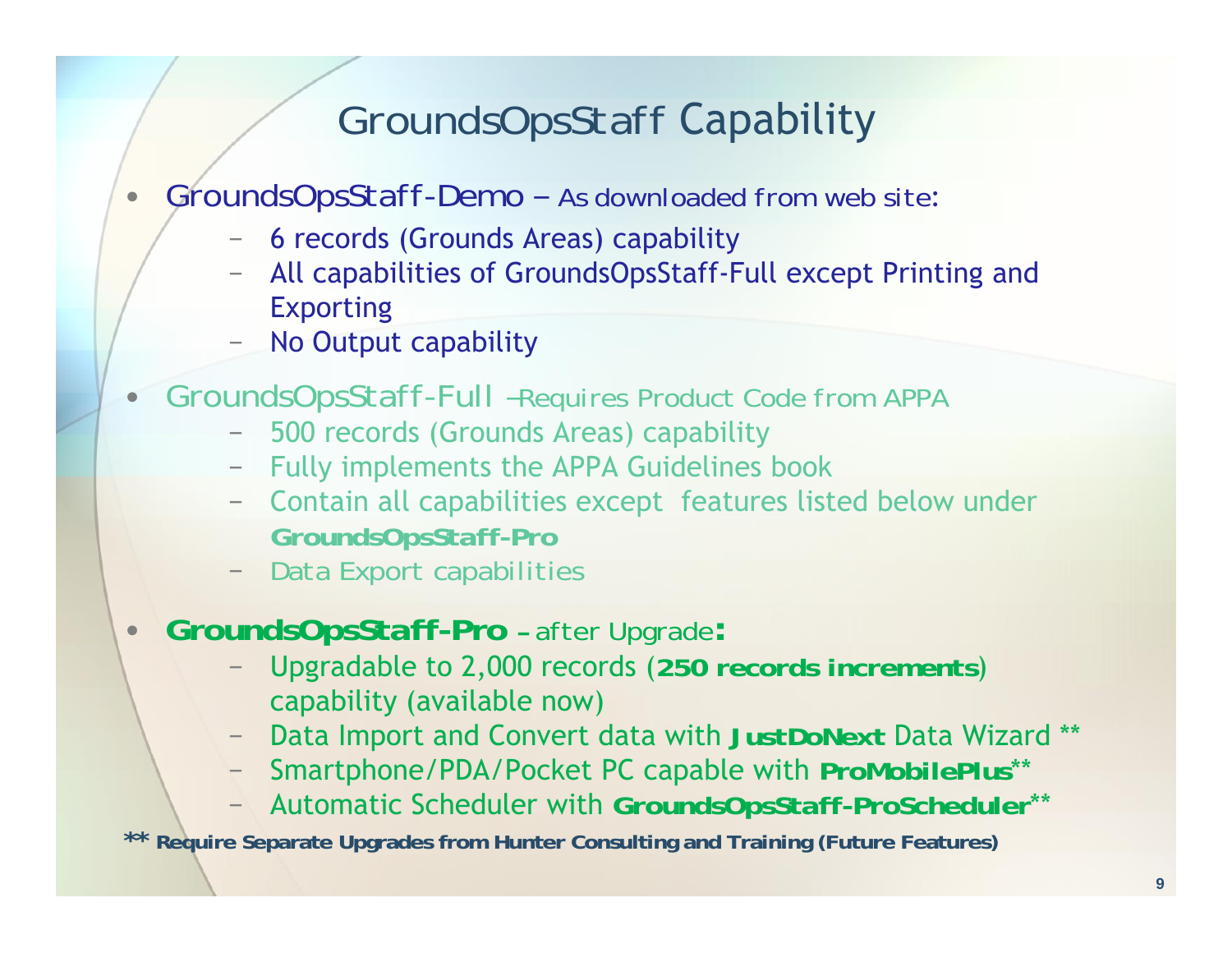### *GroundsOpsStaff* Capability (cont.)

#### •*GroundsOpsStaff* Features:

- Can be configured for Local Variables (Hourly Wages, Productive Minutes in Day, Work Days In Year etc.)
- Can save many different *Local Variables Files* to disk
- Uses *Right Click Shortcut Menus* with *Flex-Copy-Paste* to improve data input and integrity.
- Uses *Drag-To-Select Report Generation* to quickly generate reports for subset of inventory
- Can save many different Local Space Categories files to disk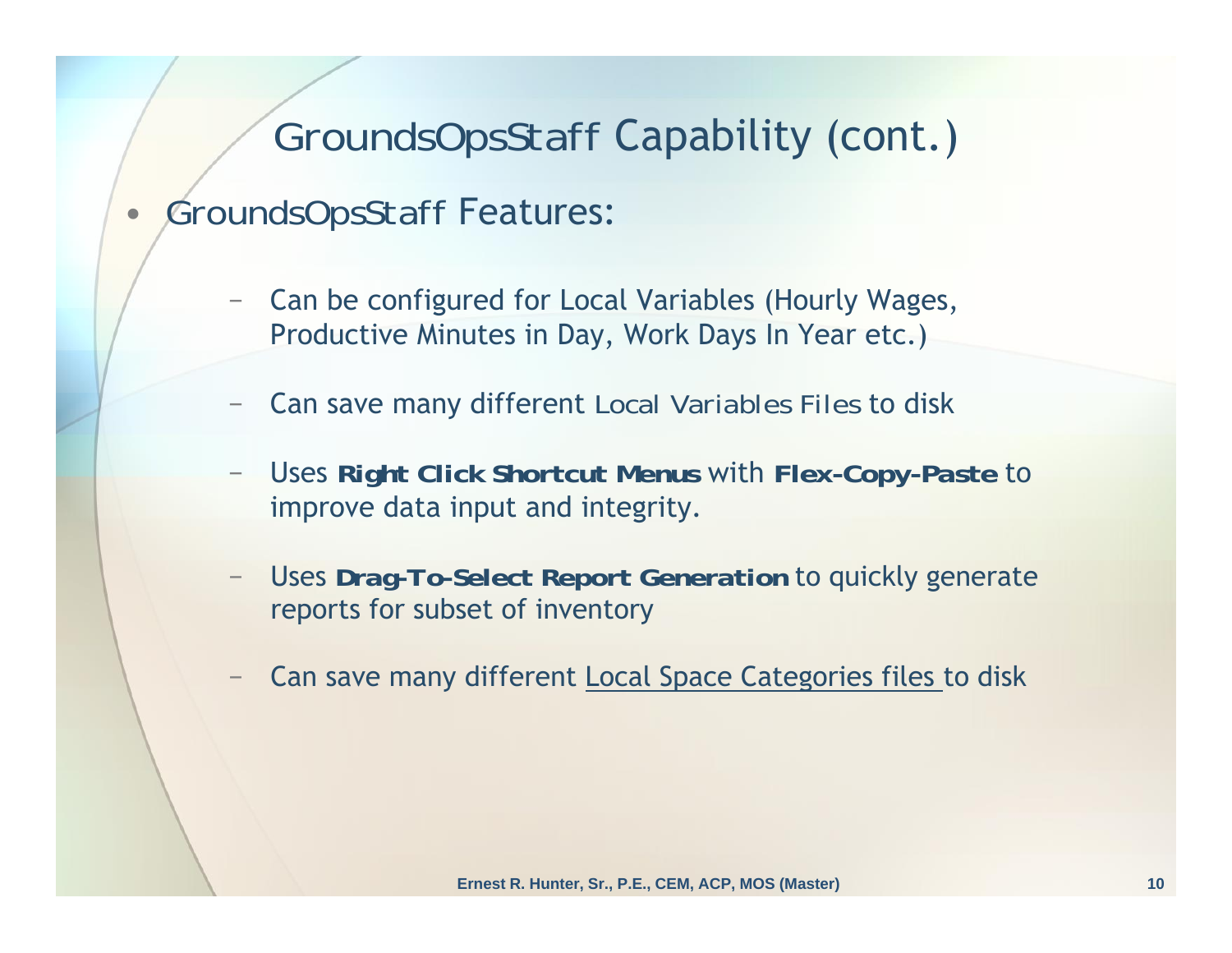### *GroundsOpsStaff* Capability (cont.)

*GroundsOpsStaff* Features:

•

- Can save many different Custom Standard Space Categories files
- Export all data and reports to any other application including Excel, Word, PowerPoint, etc.
- *Drag To Select* to analyze data subset or run reports
- Has extensive *Instant Help in Screen Tips, Help Button and Quick Help File Desk Guide*
- *Contextual Help* (click on item and a help message box appears)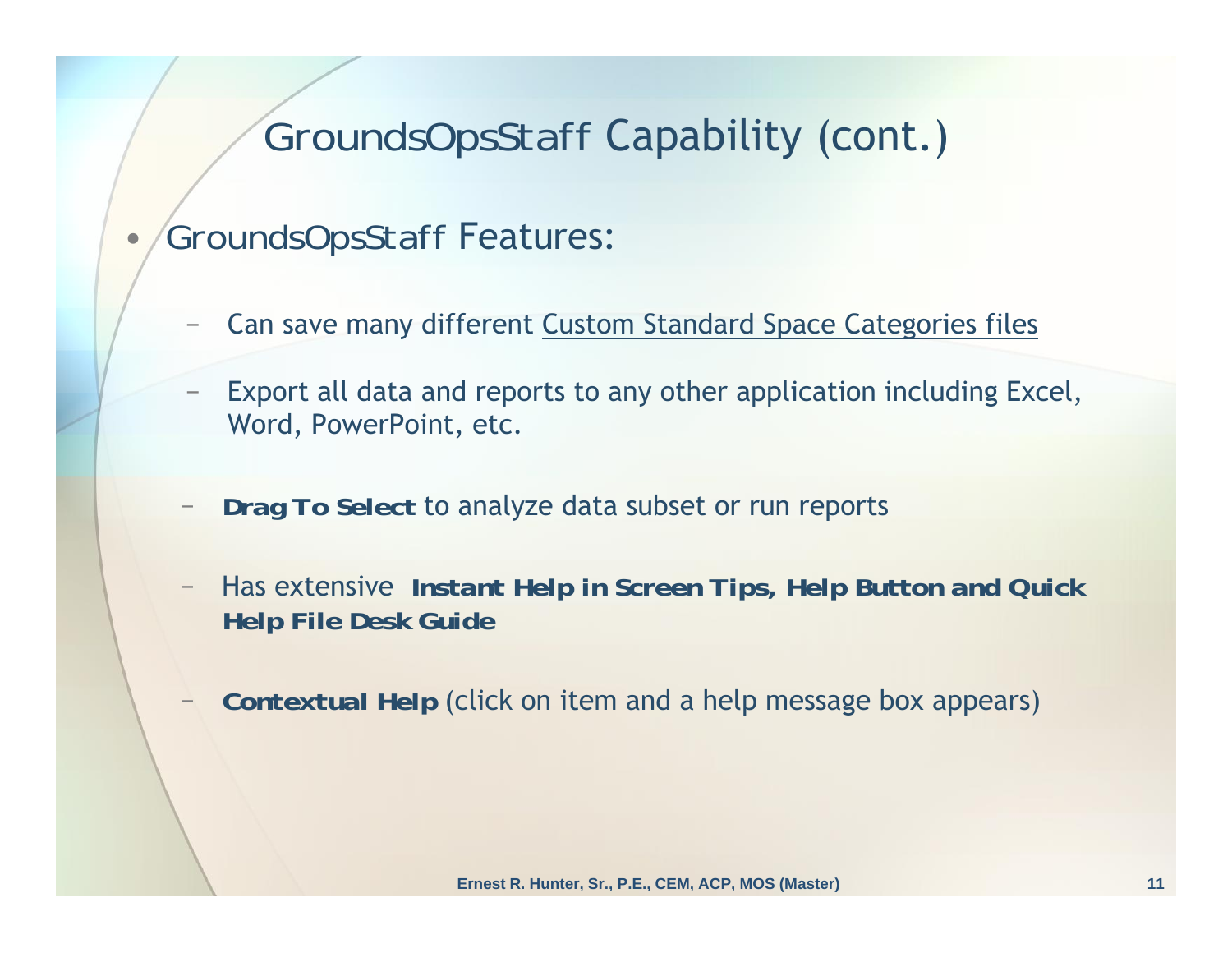# *GroundsOpsStaff Modes*

*GroundsOpsStaff* has three modes. The DEMO mode, Full Feature Mode and Pro Mode.

The Demo Mode is intended for demonstration and evaluation and can only handle 6 records or spaces and has certain feature restrictions. You may use the Demo mode only for these two purposes.

The **Full Feature Mode** can handle 500 records or spaces with no feature restriction. You must obtain an Activation Key from Hunter Consulting and Training and activate the program before you can run *GroundsOpsStaff* in Full Feature Mode.

The **Pro Feature Mode** allow you to upgrade to up 2,000 records and/or install upgrades. Any upgrade or record capacity upgrade require *GroundsOpsStaff-Pro.*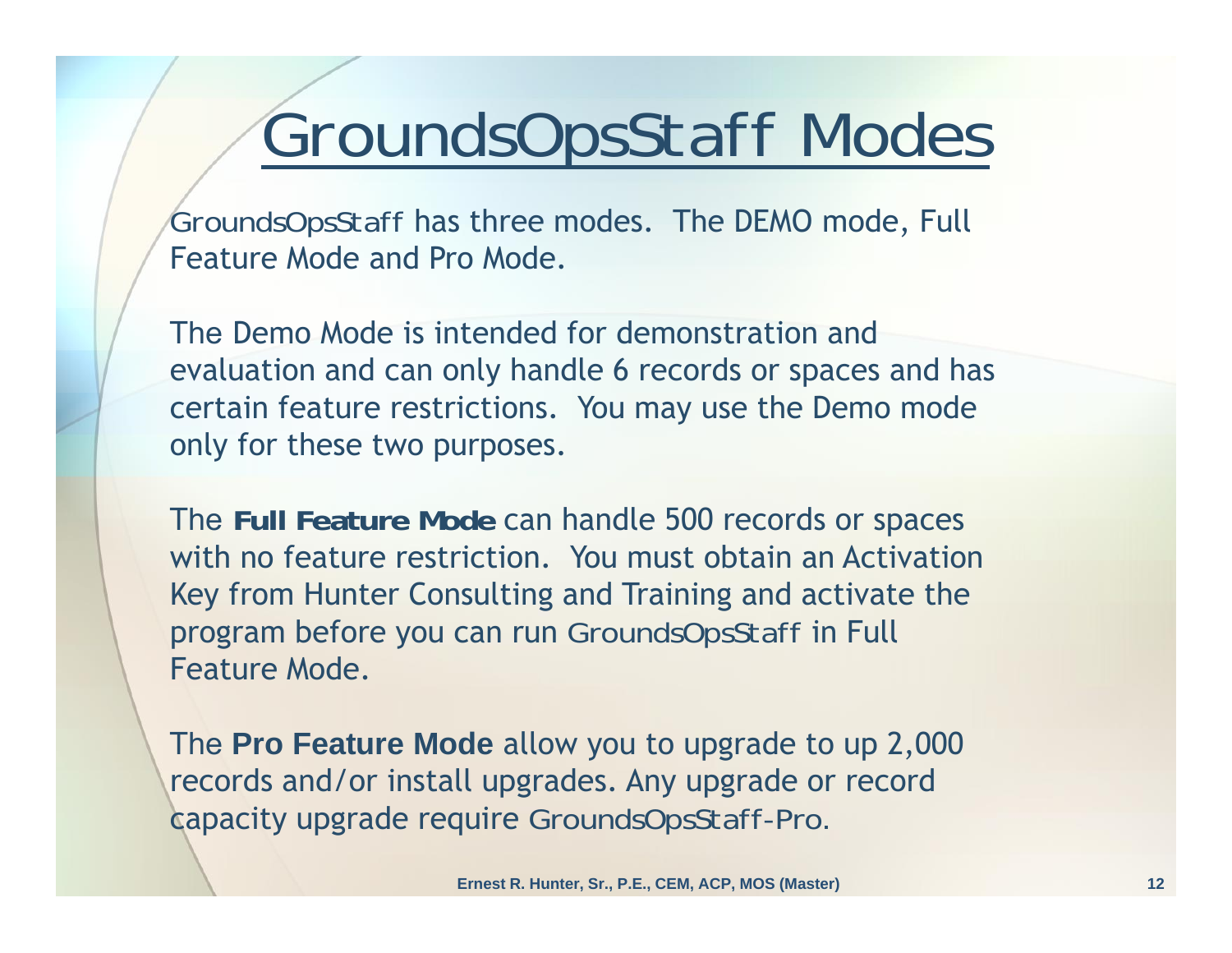### *GroundsOpsStaff* Technical Overview

- •Written in Visual Basic for Applications (VBA)
- Uses Microsoft Excel 2003 & 2007 as platform
- •Run on Microsoft Windows XP, and Windows Vista
- • Requires Excel 2003 or Excel 2007 – no other software required
- $\bullet$  Uses *High Density Floating Toolboxes* – packs lot of commands in small screen space
- Also uses right-click shortcut menus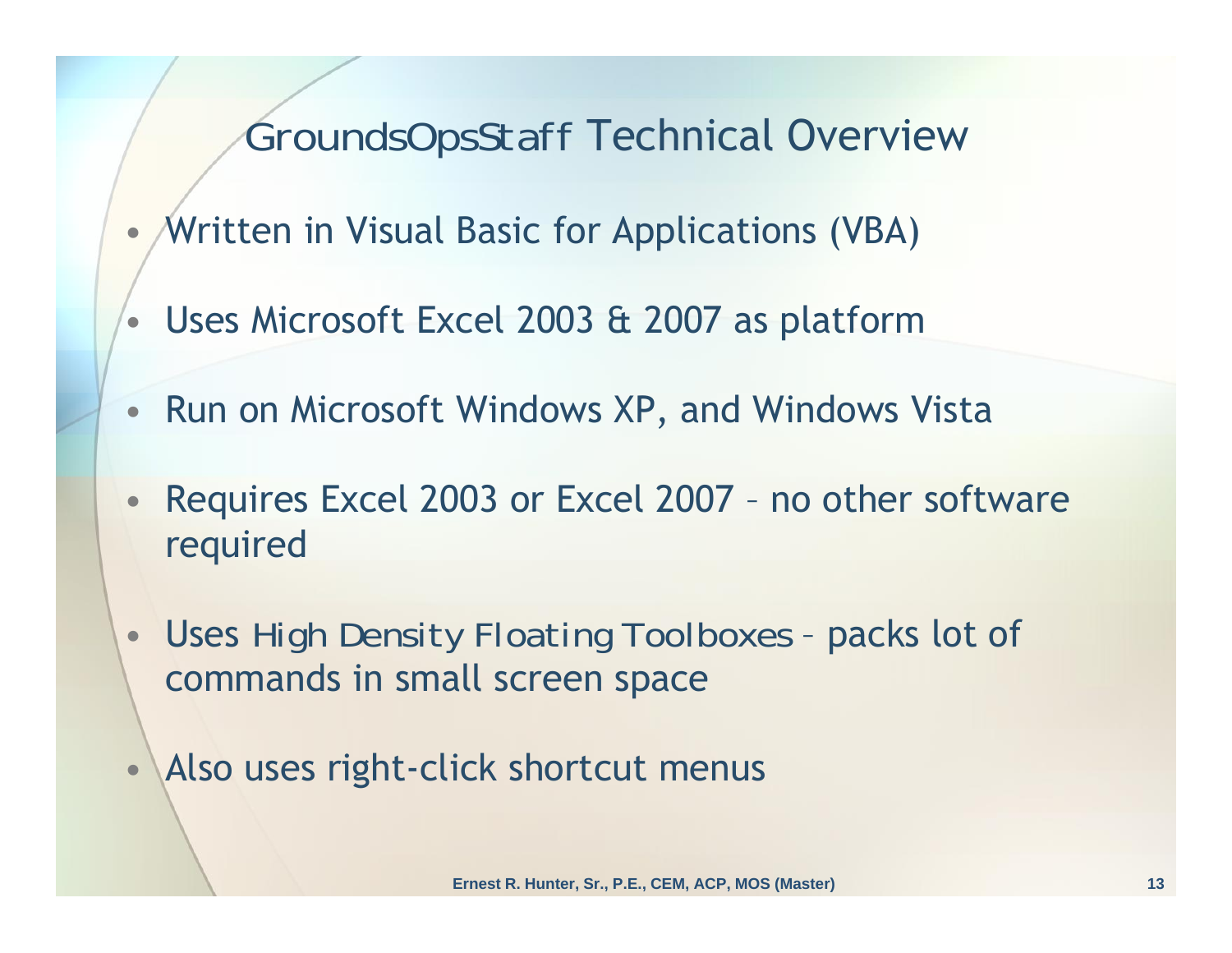# *GroundsOpsStaff* Technical Overview (cont.)

- • *GroundsOpsStaff* is a specialized user interface for Excel
- *GroundsOpsStaff* takes advantage of the power and ease of Excel
- Learning curve for people who always use Excel would be very short
- • No experience needed with Excel or any other program to learn to use *GroundsOpsStaff*